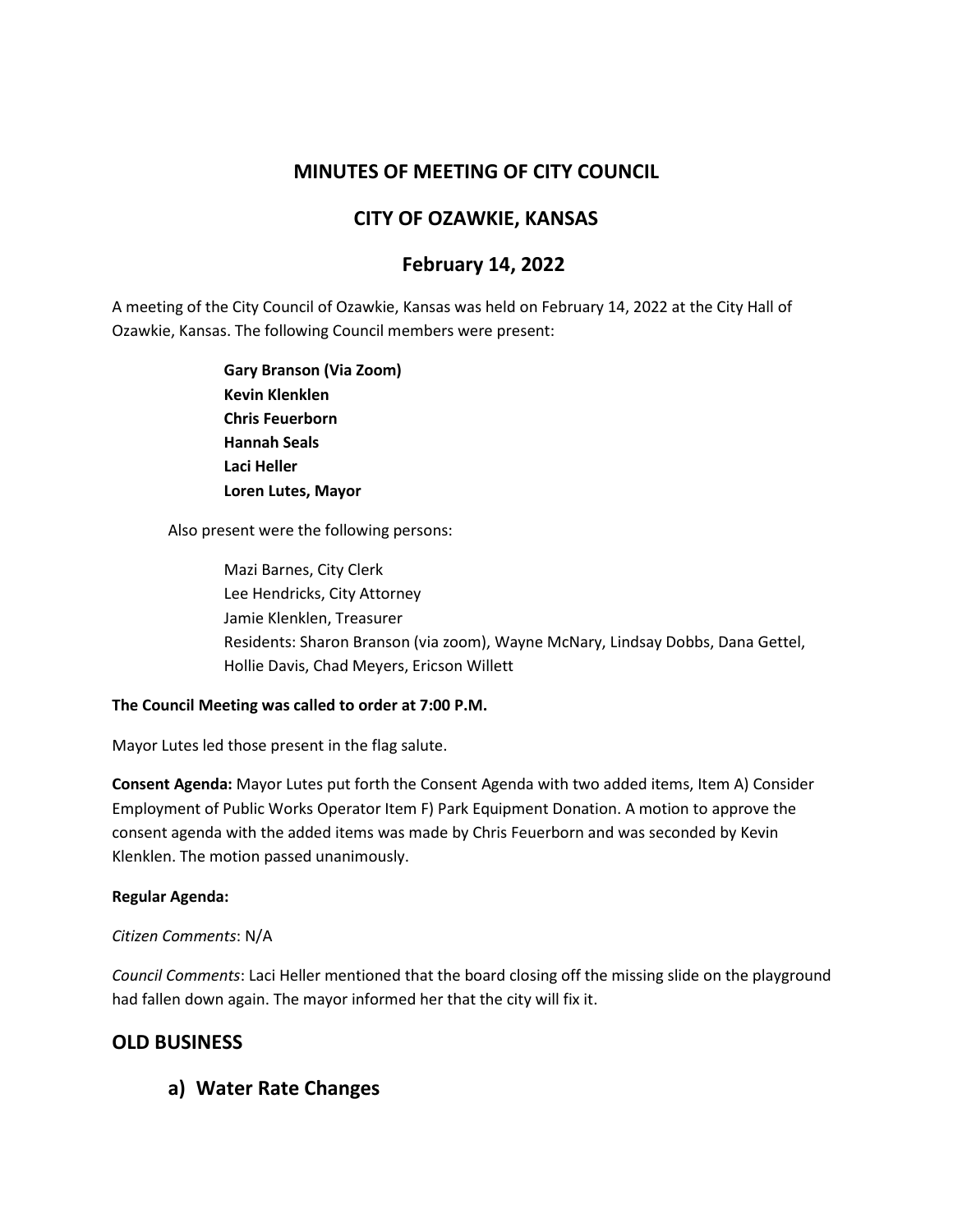The council has reviewed the Water Rate change report and have decided to move forward with option 5 that will increase the base water rate to \$18 which includes the water surcharge of \$6.43. The rate from 1000 Gal to 10000 Gal increases to \$4.50/thousand and 10000 Gals and above will remain at \$7/thousand. A motion to approve these changes and authorize the mayor to sign an ordinance stating the changes was made by Kevin Klenklen and was seconded by Chris Feuerborn. The motion passed unanimously.

# **NEW BUSINESS**

# **a) Consider Employment of Public Works Operator**

The mayor asked for a 10-minute executive session to discuss non-elected personnel. A motion for a 10-minute executive session was made by Chris Feuerborn and was seconded by Hannah Seals. The motion passed unanimously. The Executive session went into session at 7:12 P.M. A motion for an additional 5 minutes was made by Chris Feuerborn and was seconded by Hannah Seals. The motion passed unanimously. The regular meeting returned to session at 7:27. A motion to approve the mayor to negotiate and hire Michael Jay Knight for the Public Works position was made by Kevin Klenklen and was seconded by Hannah Seals. The motion passed unanimously.

## **b) Request for KLM Meeting**

The League of Kansas Municipalities will be holding a meeting in Manhattan April 29<sup>th</sup> and  $30<sup>th</sup>$ . A motion to approve the mayor and one council member to attend was made by Hannah Seals and was seconded by Chris Feuerborn. The motion passed unanimously.

# **c) Request for PRIDE use of Park**

PRIDE is requesting use of the city park on the following dates. April  $16<sup>th</sup>$  with a backup date of April 23<sup>rd</sup> for an Easter Egg Hunt. A motion to approve PRIDES use of the park for these dates was made by Kevin Klenklen and was seconded by Chris Feuerborn. The motion passed unanimously. PRIDE is requesting to use May7th for the City Wide Garage Sales. A motion to approve city wide garage sales on May 7th was made by Kevin Klenklen and was seconded by Hannah Seals. The motion passed unanimously. Lastly PRIDE is requesting use of the park for the Heritage Festival with the previously approved date of June 11<sup>th</sup>. A motion to approve PRIDES use of the park for this date was made by Gary Branson and was seconded by Laci Heller. The motion passed unanimously.

## **d) Consider Liquor License for PRIDE**

The council will consider this matter for a later date and made no motion.

#### **e) Sewer Pump Repair**

Cost of repairs are currently sitting at \$5100 and we are still waiting on parts to fully complete repairs.

## **f) Park Equipment Donation**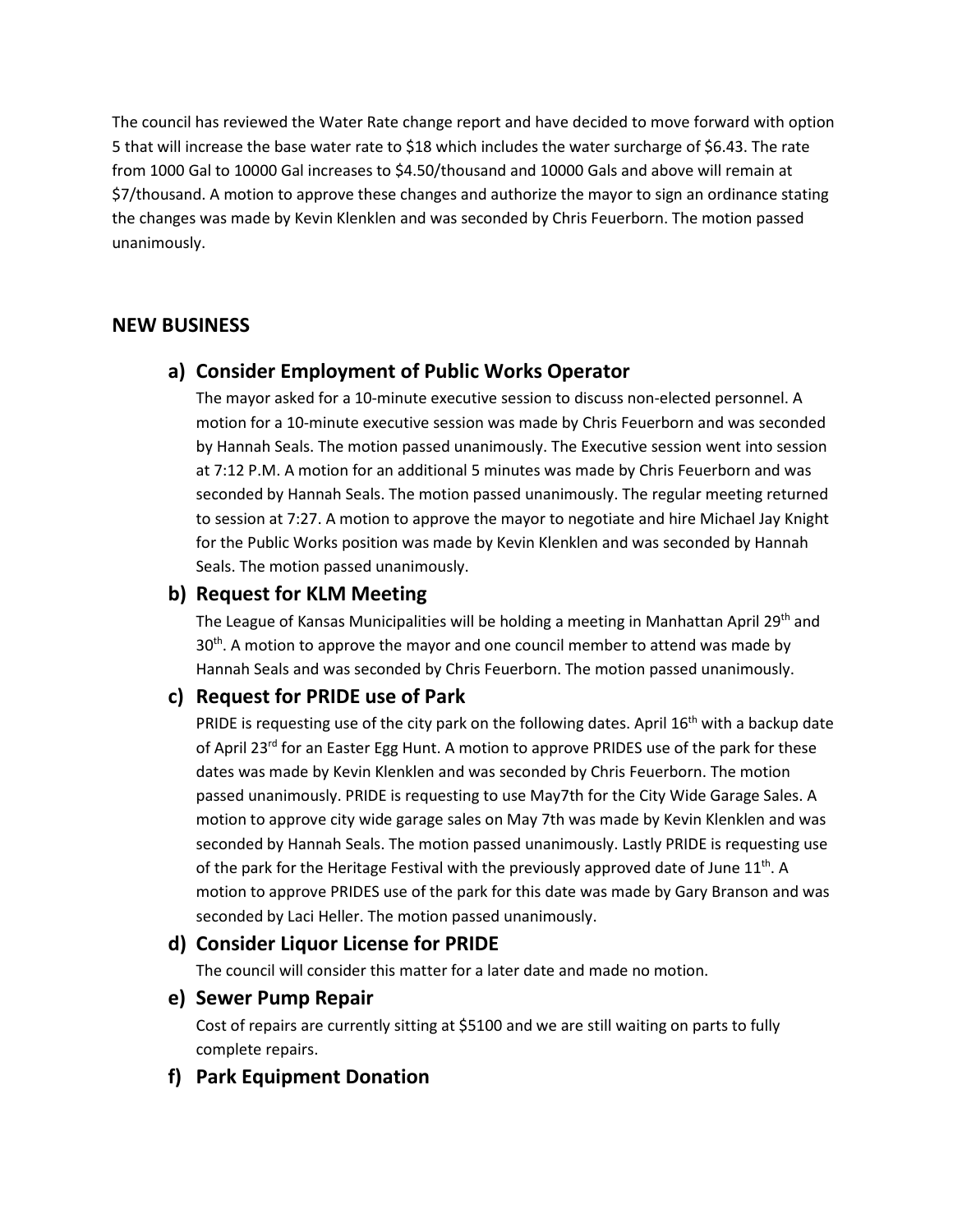Meriden Grade School has offered to donate their old playground equipment to Ozawkie as they have received a new set. A motion to approve the acceptance of this gift was made by Hannah Seals and was seconded by Chris Feuerborn. The motion passed unanimously.

## **REPORTS**

### **a) Mayors Report**

KanEquip will pick up the tractor for servicing February  $15<sup>th</sup>$ . AccuFund is operational however we are still working on perfecting reports and additional items. FEMA and FEMA BRIC projects are currently on hold with the state.

### **b) Planning & Zoning**

A permit for an enclosed porch was submitted to Planning and Zoning but they have requested additional information before making a recommendation.

#### **c) Governmental Affairs**

Nothing to report

### **d) Law Enforcement**

Hannah Seals reported on behalf of Chief Tim Bacon that Ozawkie PD has been selected to host Street Cops training- Rookie to Retirement on June  $6<sup>th</sup>$ . The substance abuse council has agreed to buy 2 new bullet resistant vests for the PD and they are on order. The sheriff's office worked an attempted burglary of Casey's. The suspect is in the Jefferson County jail and was a local. In addition, there are 5 ongoing code enforcement cases and we had 2 safety enforcement warnings and 5 building checks.

#### **e) Parks**

A contract for building the restroom has been approved and the contractor Shirley Construction is busy ordering the components needed. Construction will begin in the near future.

#### **f) Streets**

Laci Heller reported that some residents complained of the snow removal efforts of the city. Kevin Klenklen explained what was done and suggests ordering a different mixture of salt to aid in future treatment.

### **g) Utilities**

We have had one more water leak since the last meeting and it was controlled. Kevin Klenklen recommends taking Ehrharts advice in exercising the valves as soon as possible. Kevin also reports that fire hydrant testing needs to be performed. The hydrant located at Kansa and central needs a 2ft riser added and the hydrant located at Coyote and Sioux is in need of repairs. ARPA funds may be used to make these repairs.